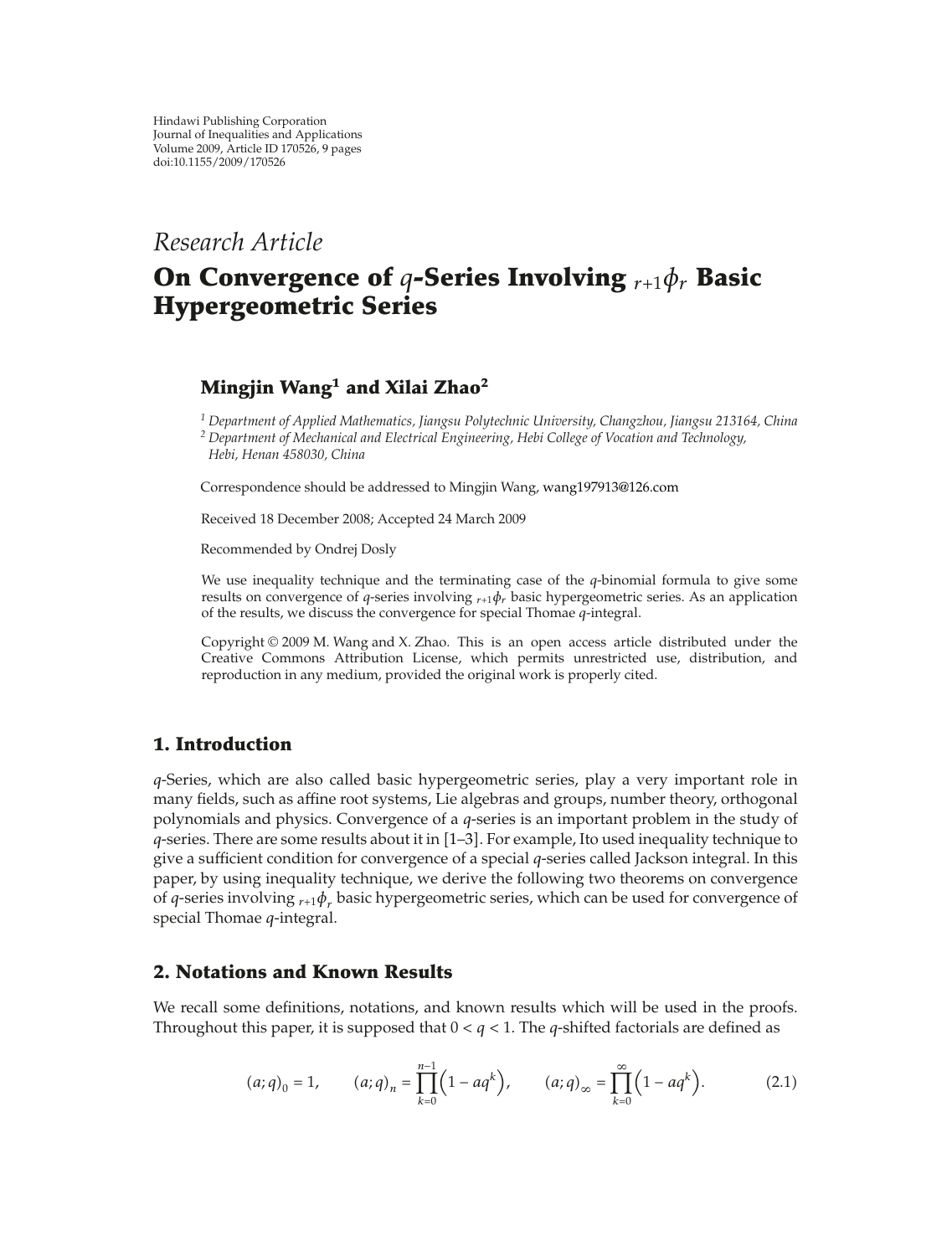We also adopt the following compact notation for multiple *q*-shifted factorials:

$$
(a_1, a_2, \dots, a_m; q)_n = (a_1; q)_n (a_2; q)_n \cdots (a_m; q)_n,
$$
\n(2.2)

where *n* is an integer or  $\infty$ .

The  $q$ -binomial theorem  $[4, 5]$  is

$$
\sum_{k=0}^{\infty} \frac{(a;q)_k z^k}{(q;q)_k} = \frac{(az;q)_{\infty}}{(z;q)_{\infty}}, \quad |z| < 1, |q| < 1. \tag{2.3}
$$

When  $a = q^{-n}$ , where *n* denotes a nonnegative integer

$$
\sum_{k=0}^{n} \frac{(q^{-n};q)_k z^k}{(q;q)_k} = (zq^{-n};q)_n.
$$
\n(2.4)

Heine introduced the  $r_{r+1}\phi_r$  basic hypergeometric series, which is defined by [4, 5]

$$
{}_{r+1}\phi_r\left(\begin{array}{c} a_1, a_2, \dots, a_{r+1} \\ b_1, b_2, \dots, b_r \end{array}; q, z\right) = \sum_{n=0}^{\infty} \frac{(a_1, a_2, \dots, a_{r+1}; q)_n z^n}{(q, b_1, b_2, \dots, b_r; q)_n}.
$$
 (2.5)

#### **3. Main Results**

The main purpose of the present paper is to establish the following two theorems on convergence of *q*-series involving *<sup>r</sup>*-<sup>1</sup>*φr* basic hypergeometric series.

**Theorem 3.1.** *Suppose*  $a_i$ *,*  $b_i$ *,*  $t$  *are any real numbers such that*  $t > 0$  *and*  $b_i < 1$  *with*  $i = 1, 2, ..., r$ *. Let* {*cn*} *be any sequence of numbers. If*

$$
\lim_{n \to \infty} \left| \frac{c_{n+1}}{c_n} \right| = p < 1,\tag{3.1}
$$

*then the q-series*

$$
\sum_{n=0}^{\infty} c_n \cdot {}_{r+1} \phi_r \binom{a_1, a_2, \dots, a_r, q^{-n}}{b_1, b_2, \dots, b_r}; \ q, tq^n \tag{3.2}
$$

*converges absolutely.*

*Proof.* Let *b <* 1 and

$$
f(t) = \frac{1 - at}{1 - bt}, \quad 0 \le t \le 1,
$$
\n(3.3)

It is easy to see that *f(t)* is a monotone function with respect to  $0 \le t \le 1$ .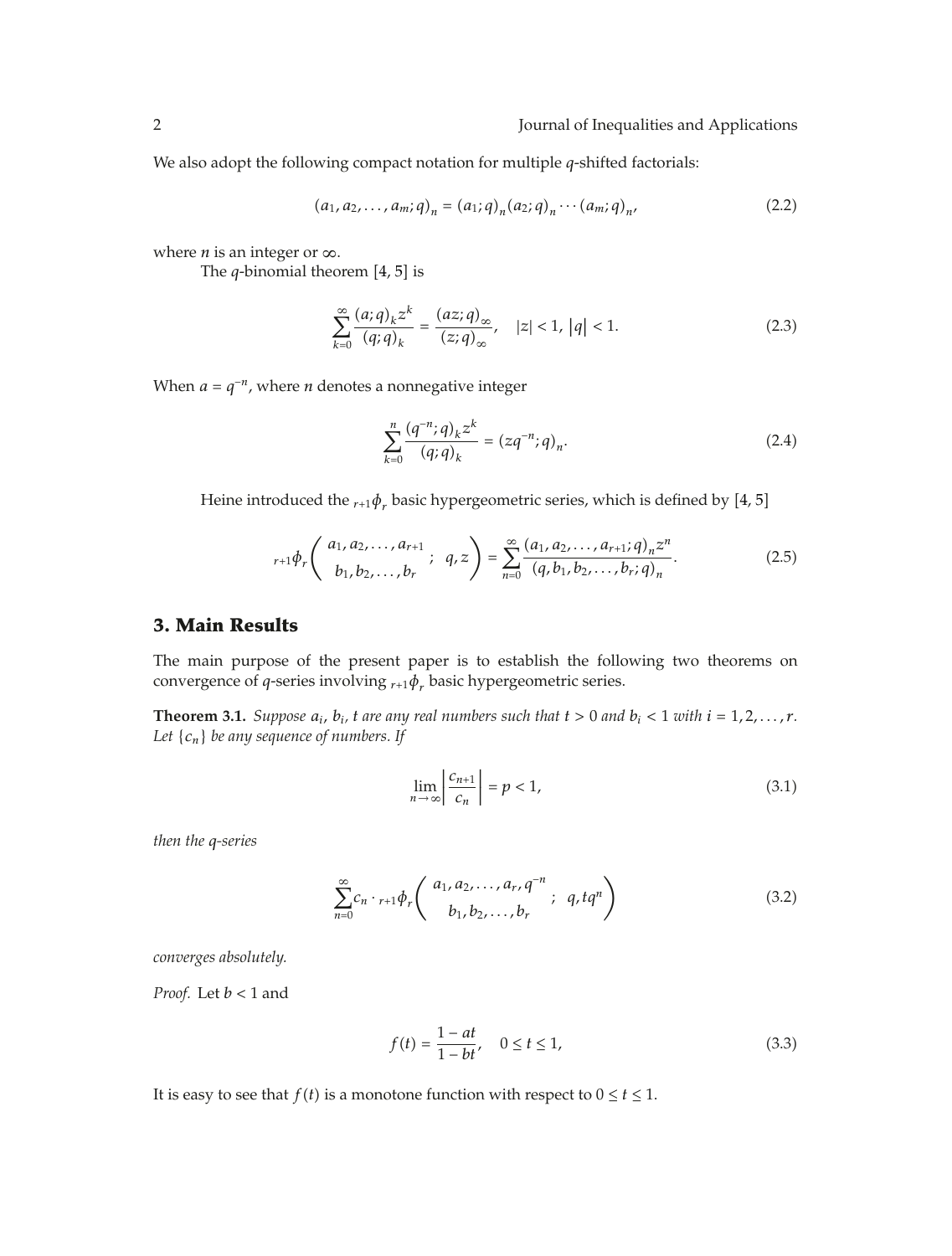Consequently, one has

$$
\left|\frac{1-at}{1-bt}\right| \le \max\left\{1, \frac{|1-a|}{1-b}\right\}.
$$
\n(3.4)

From  $(3.4)$ , one knows

$$
\left| \frac{(a_i;q)_k}{(b_i;q)_k} \right| = \left| \frac{1-a_i}{1-b_i} \right| \cdot \left| \frac{1-a_iq}{1-b_iq} \right| \cdots \left| \frac{1-a_iq^{k-1}}{1-b_iq^{k-1}} \right| \le M_i^k,
$$
\n(3.5)

where  $M_i = \max\{1, |1 - a_i|/(1 - b_i)\}$  for  $i = 1, 2, ..., r$ . So, one has

$$
\left| \frac{(a_1, a_2, \dots, a_r; q)_k (-1)^k}{(b_1, b_2, \dots, b_r; q)_k} \right| = \left| \frac{(a_1, a_2, \dots, a_r; q)_k}{(b_1, b_2, \dots, b_r; q)_k} \right| \leq \left( \prod_{i=1}^r M_i \right)^k.
$$
 (3.6)

It is obvious that

$$
\frac{(q^{-n};q)_k(-tq^n)^k}{(q;q)_k} > 0, \quad t > 0, \ k = 1, 2, ..., n. \tag{3.7}
$$

Multiplying both sides of (3.6) by

$$
\frac{(q^{-n};q)_k(-tq^n)^k}{(q;q)_k} \tag{3.8}
$$

gives

$$
\left| \frac{(q^{-n}, a_1, a_2, \dots, a_r; q)_k (tq^n)^k}{(q, b_1, b_2, \dots, b_r; q)_k} \right| \leq \frac{(q^{-n}; q)_k}{(q; q)_k} \left( -tq^n \prod_{i=1}^r M_i \right)^k.
$$
 (3.9)

Hence,

$$
\begin{aligned}\n\left| r+1 \phi_r \left( \begin{array}{c} a_1, a_2, \dots, a_r, q^{-n} \\ b_1, b_2, \dots, b_r \end{array} \right) ; q, tq^n \right) \right| &= \left| \sum_{k=0}^n \frac{(q^{-n}, a_1, a_2, \dots, a_r; q)_k (tq^n)^k}{(q, b_1, b_2, \dots, b_r; q)_k} \right| \\
&\leq \sum_{k=0}^n \left| \frac{(q^{-n}, a_1, a_2, \dots, a_r; q)_k (tq^n)^k}{(q, b_1, b_2, \dots, b_r; q)_k} \right| \\
&\leq \sum_{k=0}^n \frac{(q^{-n}; q)_k}{(q; q)_k} \left( -tq^n \prod_{i=1}^r M_i \right)^k.\n\end{aligned} \tag{3.10}
$$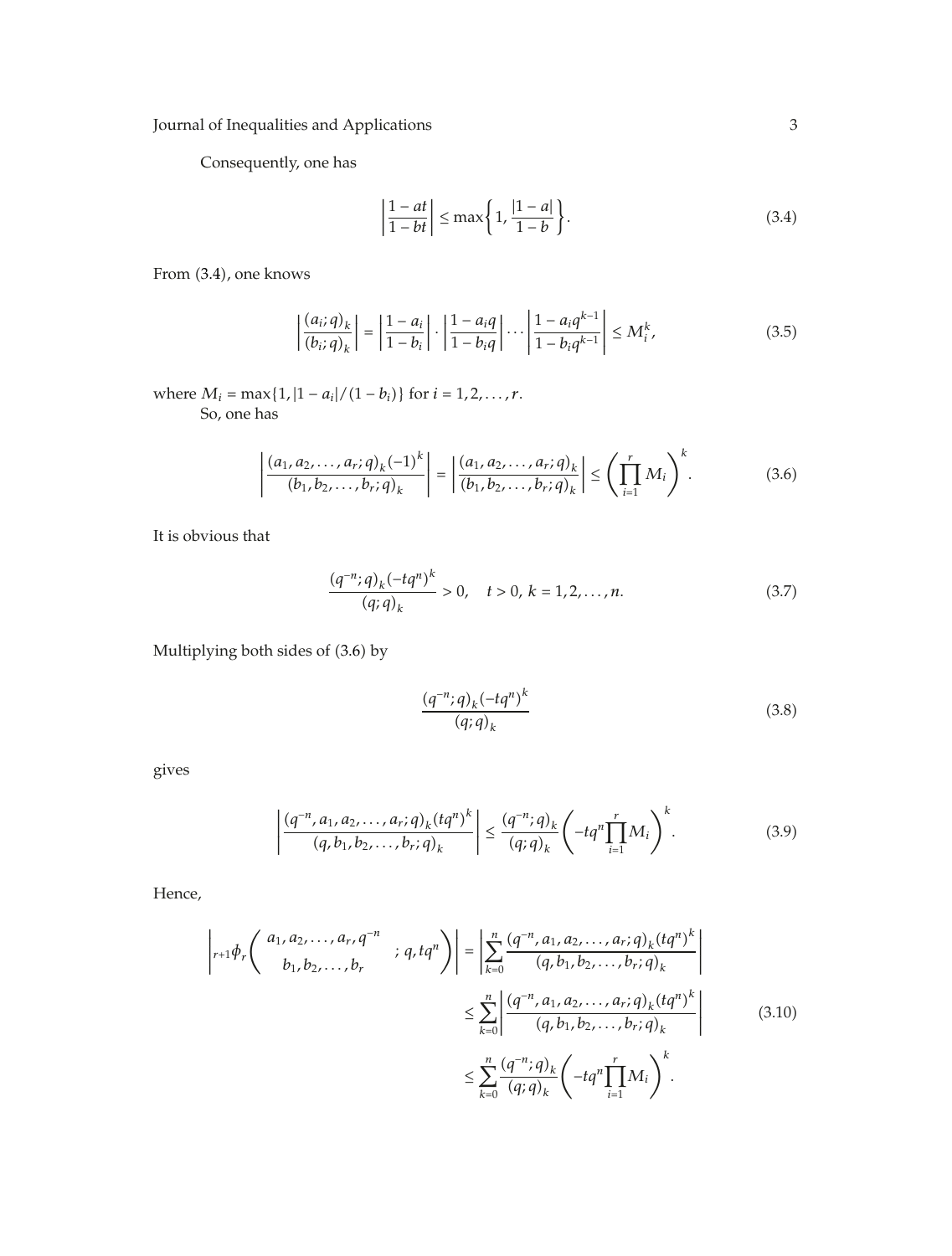By using  $(2.4)$  one obtains

$$
\sum_{k=0}^{n} \frac{(q^{-n};q)_k}{(q;q)_k} \left( -t q^n \prod_{i=1}^{r} M_i \right)^k = \left( -t \prod_{i=1}^{r} M_i; q \right)_n.
$$
 (3.11)

Substituting  $(3.11)$  into  $(3.10)$ , one has

$$
\left| r+1 \phi_r \left( \begin{array}{c} a_1, a_2, \dots, a_r, q^{-n} \\ b_1, b_2, \dots, b_r \end{array} ; q, tq^n \right) \right| \leq \left( -t \prod_{i=1}^r M_i; q \right)_n.
$$
 (3.12)

Multiplying both sides of  $(3.12)$  by  $|c_n|$ , one has

$$
\left|c_n \cdot {}_{r+1}\phi_r \left(\begin{array}{c} a_1, a_2, \ldots, a_r, q^{-n} \\ b_1, b_2, \ldots, b_r \end{array}; q, tq^n \right) \right| \leq |c_n| \left( -t \prod_{i=1}^r M_i; q \right)_n.
$$
 (3.13)

The ratio test shows that the series

$$
\sum_{n=0}^{\infty} c_n \left( -t \prod_{i=1}^{r} M_i; q \right)_n \tag{3.14}
$$

is absolutely convergent. From  $(3.13)$ , it is sufficient to establish that  $(3.2)$  is absolutely convergent.  $\Box$ 

**Theorem 3.2.** *Suppose*  $a_i$ ,  $b_i$ ,  $t$  are any real numbers such that  $t > 0$  and  $a_i < 1$ ,  $b_i < 1$  with  $i = 1, 2, \ldots, r$ *. Let*  $\{c_n\}$  *be any sequence of numbers. If* 

$$
\lim_{n \to \infty} \left| \frac{c_{n+1}}{c_n} \right| = p > 1, \quad or \quad \lim_{n \to \infty} \left| \frac{c_{n+1}}{c_n} \right| = +\infty,
$$
\n(3.15)

*then the q-series*

$$
\sum_{n=0}^{\infty} c_n \cdot {}_{r+1} \phi_r \left( \begin{array}{c} a_1, a_2, \dots, a_r, q^{-n} \\ b_1, b_2, \dots, b_r \end{array} ; \ q, -t q^n \right) \tag{3.16}
$$

*diverges.*

*Proof.* Let *a <* 1, *b <* 1 and

$$
f(t) = \frac{1 - at}{1 - bt}, \qquad 0 \le t \le 1,
$$
\n(3.17)

It is easy to see that *f(t)* is a monotone function with respect to  $0 \le t \le 1$ .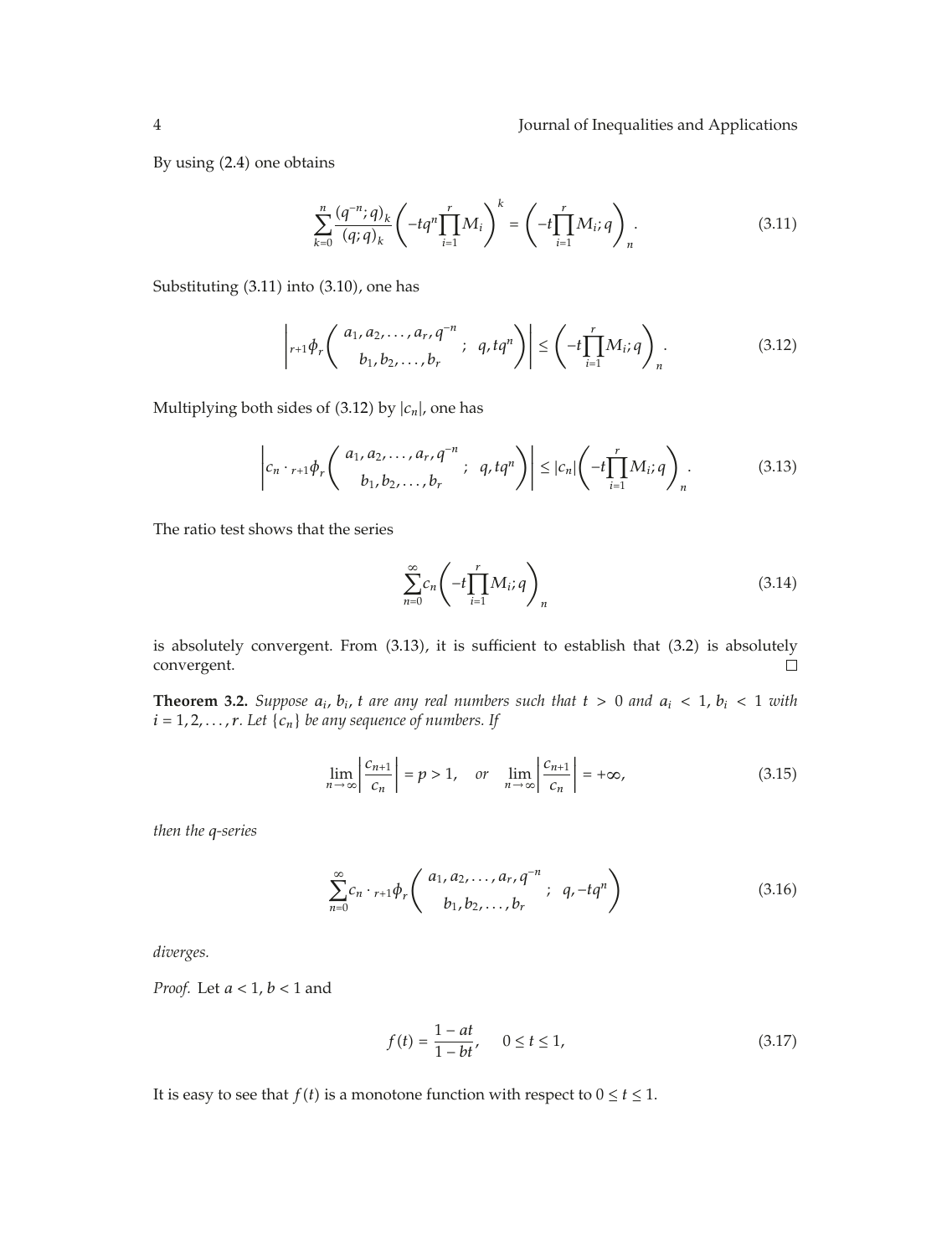Consequently, one has

$$
\frac{1-at}{1-bt} \ge \min\left\{1, \frac{1-a}{1-b}\right\}.\tag{3.18}
$$

From  $(3.18)$ , one knows

$$
\frac{(a_i;q)_k}{(b_i;q)_k} = \frac{1-a_i}{1-b_i} \cdot \frac{1-a_iq}{1-b_iq} \cdots \frac{1-a_iq^{k-1}}{1-b_iq^{k-1}} \ge m_i^k,
$$
\n(3.19)

where  $m_i = \min\{1, (1 - a_i)/(1 - b_i)\}$  for  $i = 1, 2, ..., r$ . So, one has

$$
\frac{(a_1, a_2, \dots, a_r; q)_k}{(b_1, b_2, \dots, b_r; q)_k} \ge \left(\prod_{i=1}^r m_i\right)^k.
$$
\n(3.20)

It is obvious that

$$
\frac{(q^{-n};q)_k(-tq^n)^k}{(q;q)_k} > 0, \quad t > 0, \ k = 1, 2, ..., n. \tag{3.21}
$$

Multiplying both sides of (3.20) by

$$
\frac{\left(q^{-n};q\right)_k\left(-tq^n\right)^k}{\left(q;q\right)_k} \tag{3.22}
$$

gives

$$
\frac{(q^{-n}, a_1, a_2, \dots, a_r; q)_k (-tq^n)^k}{(q, b_1, b_2, \dots, b_r; q)_k} \ge \frac{(q^{-n}; q)_k}{(q; q)_k} \left( -tq^n \prod_{i=1}^r m_i \right)^k.
$$
 (3.23)

Hence,

$$
r_{r+1}\phi_r\left(\begin{array}{c} a_1, a_2, \dots, a_r, q^{-n} \\ b_1, b_2, \dots, b_r \end{array}; q, -t q^n\right) = \sum_{k=0}^n \frac{(q^{-n}, a_1, a_2, \dots, a_r; q)_k (-t q^n)^k}{(q, b_1, b_2, \dots, b_r; q)_k}
$$
\n
$$
\geq \sum_{k=0}^n \frac{(q^{-n}; q)_k}{(q; q)_k} \left(-t q^n \prod_{i=1}^r m_i\right)^k.
$$
\n(3.24)

By using (2.4) one obtains

$$
\sum_{k=0}^{n} \frac{(q^{-n};q)_k}{(q;q)_k} \left( -t q^n \prod_{i=1}^{r} m_i \right)^k = \left( -t \prod_{i=1}^{r} m_i; q \right)_n.
$$
 (3.25)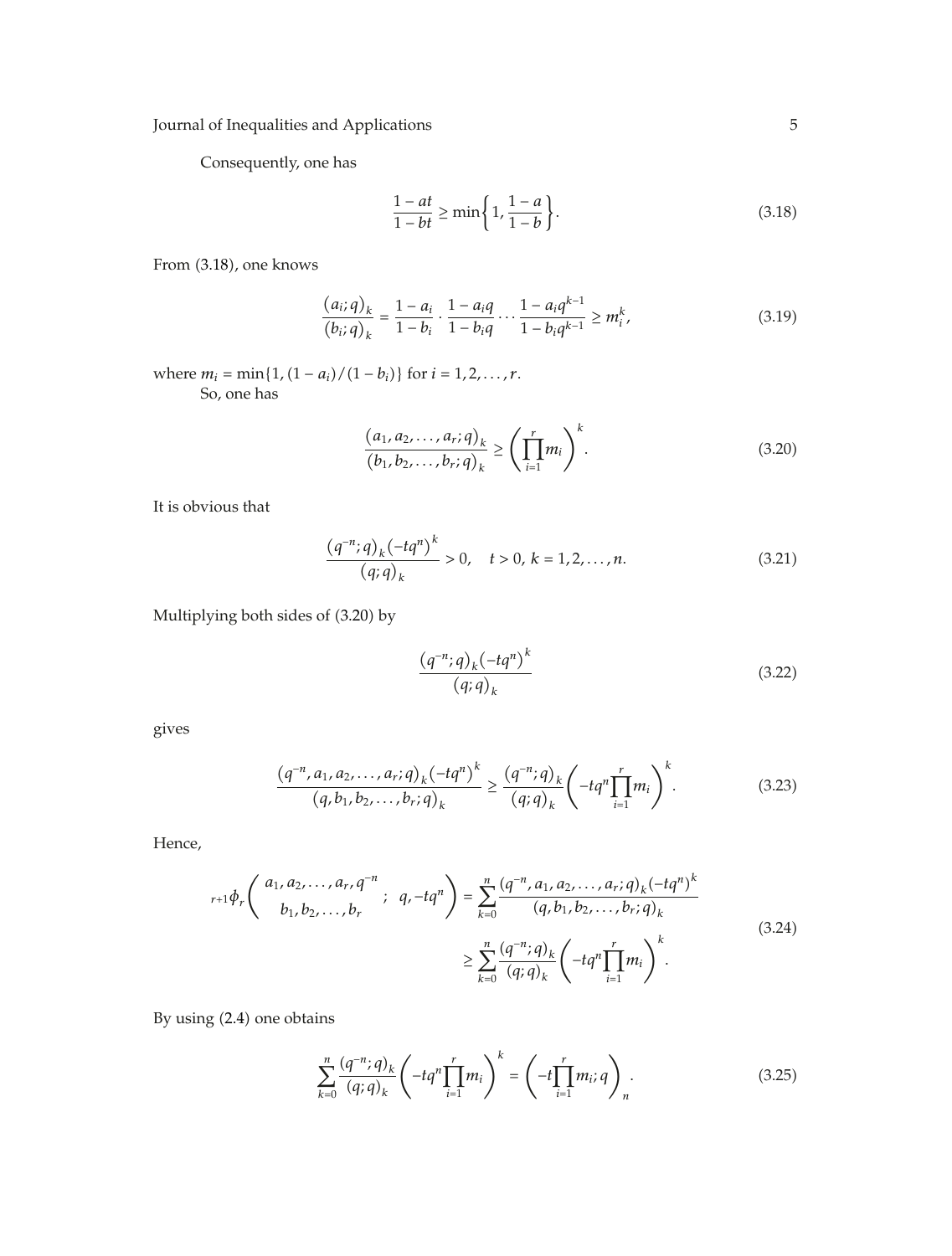Substituting  $(3.25)$  into  $(3.24)$ , one has

$$
{}_{r+1}\phi_r\left(\begin{array}{c} a_1, a_2, \dots, a_r, q^{-n} \\ b_1, b_2, \dots, b_r \end{array}; q, -tq^n\right) \geq \left(-t\prod_{i=1}^r m_i; q\right)_n.
$$
 (3.26)

Multiplying both sides of  $(3.26)$  by  $|c_n|$ , one has

$$
|c_n| \cdot_{r+1} \phi_r \left( \begin{array}{c} a_1, a_2, \dots, a_r, q^{-n} \\ b_1, b_2, \dots, b_r \end{array} ; q, -t q^n \right) \ge |c_n| \left( -t \prod_{i=1}^r m_i; q \right)_n.
$$
 (3.27)

Since

$$
\lim_{n \to \infty} \frac{|c_{n+1}| (-t \prod_{i=1}^r m_i; q)_{n+1}}{|c_n| (-t \prod_{i=1}^r m_i; q)_n} = \lim_{n \to \infty} \left| \frac{c_{n+1}}{c_n} \right|.
$$
\n(3.28)

By hypothesis

$$
\lim_{n \to \infty} \left| \frac{c_{n+1}}{c_n} \right| = p > 1, \quad \text{or} \quad \lim_{n \to \infty} \left| \frac{c_{n+1}}{c_n} \right| = +\infty,
$$
\n(3.29)

therefore, in both cases there exists a integer  $N_0 > 0$  such that  $\forall n > N_0$ 

$$
\frac{|c_{n+1}|(-t\prod_{i=1}^{r}m_i;q)_{n+1}}{|c_n|(-t\prod_{i=1}^{r}m_i;q)_n} > 1.
$$
\n(3.30)

So, one can conclude that

$$
|c_n| \left( -t \prod_{i=1}^r m_i; q \right)_n > |c_{N_0}| \left( -t \prod_{i=1}^r m_i; q \right)_{N_0}, \quad \forall n > N_0.
$$
 (3.31)

Now, from (3.27) and (3.31)

$$
|c_n| \cdot {}_{r+1}\phi_r \left( \begin{array}{c} a_1, a_2, \dots, a_r, q^{-n} \\ b_1, b_2, \dots, b_r \end{array} ; q, -tq^n \right) \ge |c_n| \left( -t \prod_{i=1}^r m_i; q \right)_n
$$
  
>  $|c_{N_0}| \left( -t \prod_{i=1}^r m_i; q \right)_{N_0}$  (3.32)

*>* 0*.*

Thereby, (3.16) diverges.

We want to point out that some  $q$ -integral can be written as  $(3.2)$  or  $(3.16)$ . So, the results obtained here can be used to discuss the convergence of *q*-integrals.

 $\Box$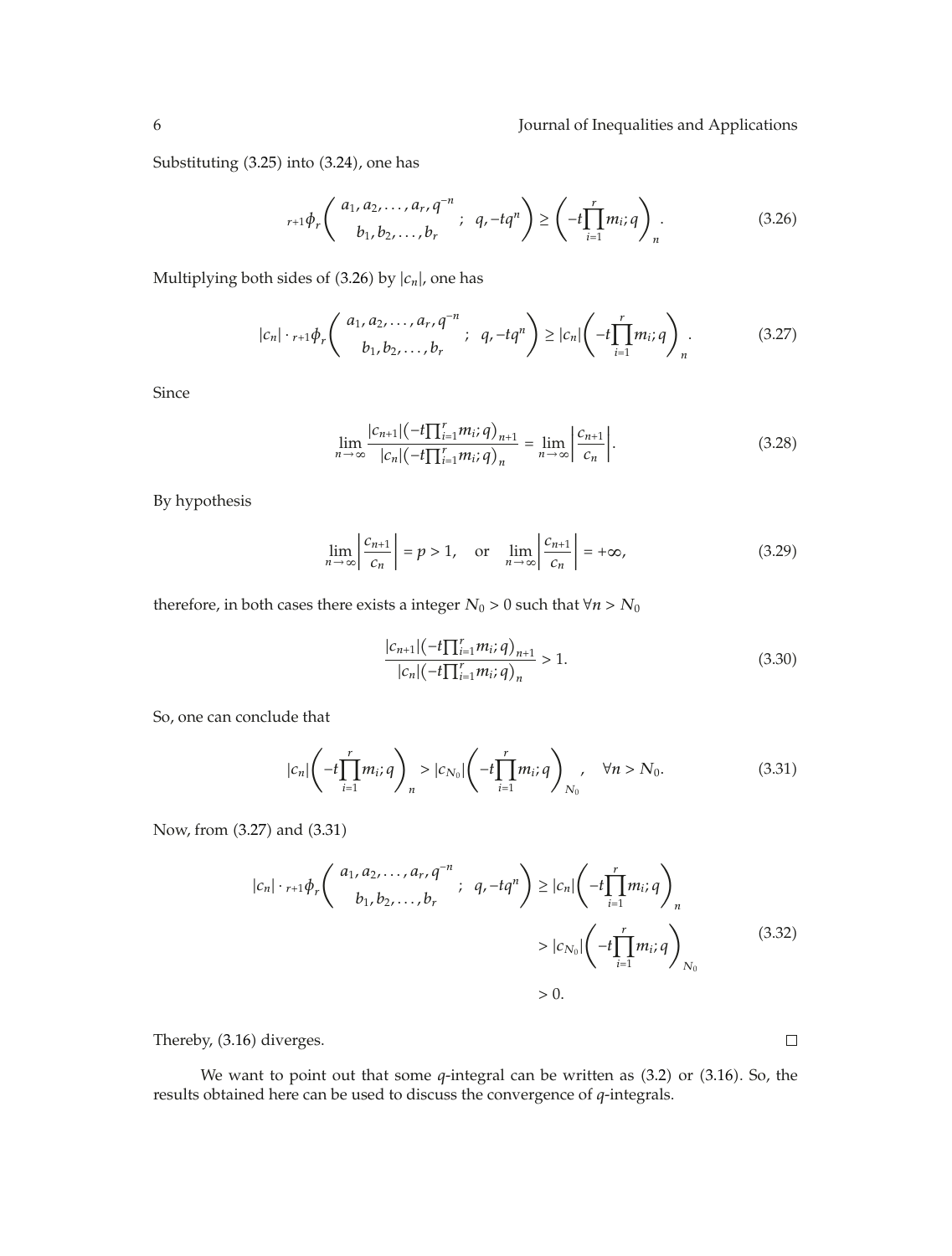### **4. Some Applications**

In  $[6, 7]$ , Thomae defined the  $q$ -integral on the interval  $[0, 1]$  by

$$
\int_0^1 f(t)d_qt = (1-q)\sum_{n=0}^\infty f(q^n)q^n.
$$
\n(4.1)

The right side of (4.1) corresponds to use a Riemann sum with partition points  $t_n = q^n$ ,  $n =$ 0, 1, 2, .... Jackson [8] extended Thomae *q*-integral via

$$
\int_{0}^{d} f(t) d_{q}t = d(1-q) \sum_{0}^{\infty} f(dq^{n}) q^{n},
$$
\n
$$
\int_{c}^{d} f(t) d_{q}t = \int_{0}^{d} f(t) d_{q}t - \int_{0}^{c} f(t) d_{q}t.
$$
\n(4.2)

In this section, we use the theorems derived in this paper to discuss two examples of the convergence for Thomae *q*-integral. We have the following theorems.

**Theorem 4.1.** Let  $a_i$ ,  $b_i$ ,  $t$  be any real numbers such that  $t > 0$  and  $b_i < 1$  with  $i = 1, 2, ..., r$ . If *α >* <sup>−</sup>1*, then the Thomae <sup>q</sup>-integral*

$$
\int_0^1 t^{\alpha} \cdot {}_{r+1} \phi_r \binom{a_1, a_2, \dots, a_r, t^{-1}}{b_1, b_2, \dots, b_r}; \ q, t \bigg) d_q t \tag{4.3}
$$

*converges absolutely.*

*Proof.* By the definition of Thomae *q*-integral (4.1), one has

$$
\int_{0}^{1} t^{\alpha} \cdot {}_{r+1} \phi_{r} \left( \begin{array}{c} a_{1}, a_{2}, \ldots, a_{r}, t^{-1} \\ b_{1}, b_{2}, \ldots, b_{r} \end{array} ; \ q, t \right) d_{q} t
$$
\n
$$
= (1-q) \sum_{n=0}^{\infty} q^{n(1+\alpha)} {}_{r+1} \phi_{r} \left( \begin{array}{c} a_{1}, a_{2}, \ldots, a_{r}, q^{-n} \\ b_{1}, b_{2}, \ldots, b_{r} \end{array} ; \ q, q^{n} \right).
$$
\n(4.4)

Using Theorem 3.1 and noticing,

$$
\lim_{n \to \infty} \frac{q^{(n+1)(1+\alpha)}}{q^{n(1+\alpha)}} = q^{1+\alpha} < 1,\tag{4.5}
$$

one knows that (4.3) converges absolutely.

 $\Box$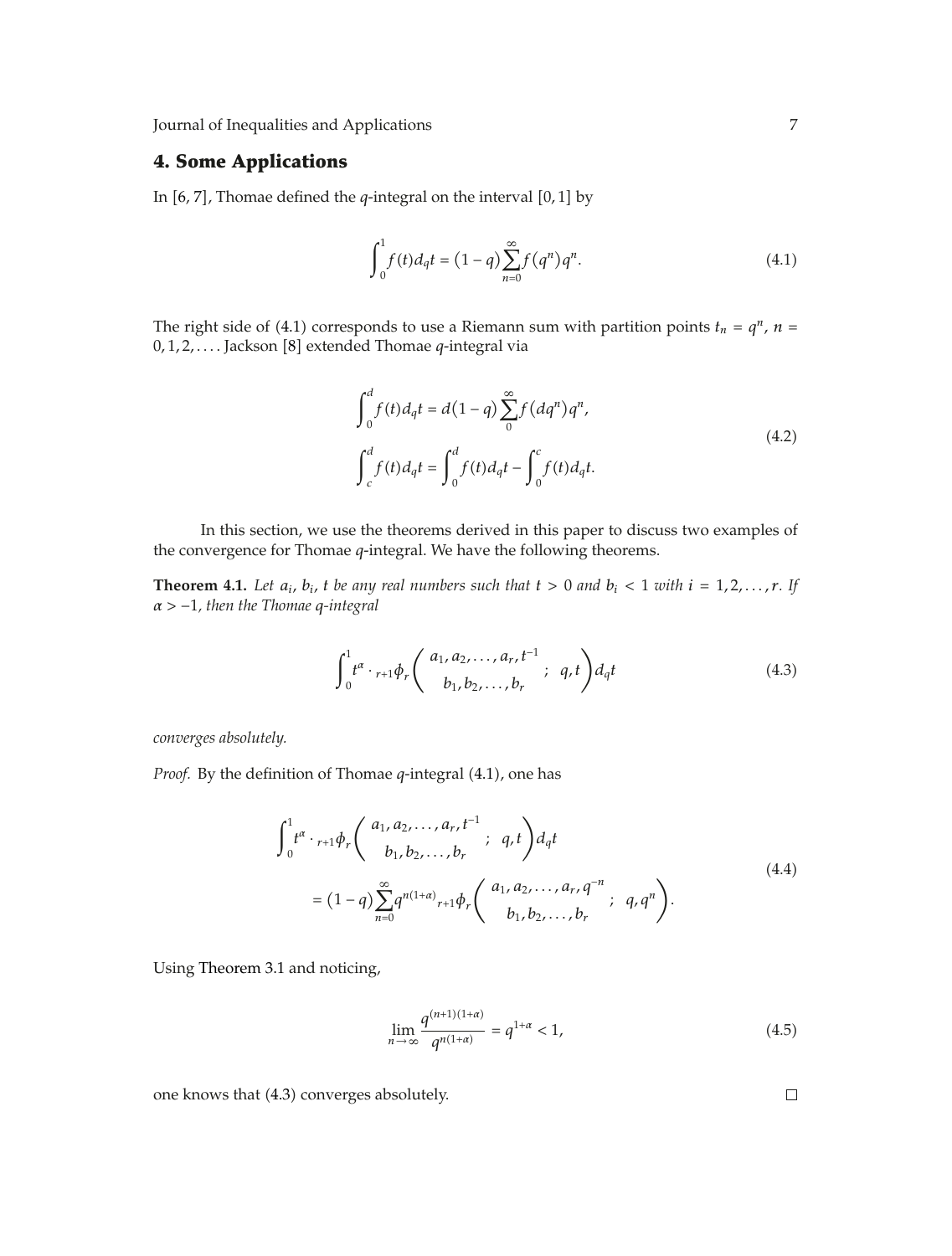**Theorem 4.2.** Let  $a_i$ ,  $b_i$ ,  $t$  be any real numbers such that  $t > 0$  and  $a_i < 1$ ,  $b_i < 1$  with  $i = 1, 2, ..., r$ . *If α >* 1*, then the Thomae q-integral*

$$
\int_0^1 t^{-\alpha} \cdot {}_{r+1} \phi_r \binom{a_1, a_2, \dots, a_r, t^{-1}}{b_1, b_2, \dots, b_r}; \quad q, -t \bigg) d_q t \tag{4.6}
$$

*diverges.*

*Proof.* By the definition of Thomae *q*-integral (4.1), one has

$$
\int_{0}^{1} t^{-\alpha} \cdot {}_{r+1} \phi_{r} \left( \begin{array}{c} a_{1}, a_{2}, \ldots, a_{r}, t^{-1} \\ b_{1}, b_{2}, \ldots, b_{r} \end{array} ; q, -t \right) d_{q} t
$$
\n
$$
= (1-q) \sum_{n=0}^{\infty} q^{(1-\alpha)n} {}_{r+1} \phi_{r} \left( \begin{array}{c} a_{1}, a_{2}, \ldots, a_{r}, q^{-n} \\ b_{1}, b_{2}, \ldots, b_{r} \end{array} ; q, -q^{n} \right).
$$
\n(4.7)

Using Theorem 3.2 and noticing,

$$
\lim_{n \to \infty} \frac{q^{(1-\alpha)(n+1)}}{q^{(1-\alpha)n}} = q^{1-\alpha} > 1,
$$
\n(4.8)

 $\Box$ 

one knows that  $(4.6)$  diverges.

#### **Acknowledgment**

The authors would like to express deep appreciation to the referees for the helpful suggestions. In particular, the authors thank the referees for help to improve the presentation of the paper. Mingjin Wang was supported by STF of Jiangsu Polytechnic University.

#### **References**

- 1 M. Ito, "Convergence and asymptotic behavior of Jackson integrals associated with irreducible reduced root systems," *Journal of Approximation Theory*, vol. 124, no. 2, pp. 154–180, 2003.
- [2] M. Wang, "An inequality for  $r_{r+1}$ φ<sub>r</sub> and its applications," *Journal of Mathematical Inequalities*, vol. 1, no. 3, pp. 339–345, 2007.
- 3 M. Wang, "Two inequalities for *rφr* and applications," *Journal of Inequalities and Applications*, vol. 2008, Article ID 471527, 6 pages, 2008.
- 4 G. E. Andrews, *The Theory of Partitions*, vol. 2 of *Encyclopedia of Mathematics and Its Applications*, Addison-Wesley, Reading, Mass, USA, 1976.
- 5 G. Gasper and M. Rahman, *Basic Hypergeometric Series*, vol. 35 of *Encyclopedia of Mathematics and Its Applications*, Cambridge University Press, Cambridge, Mass, USA, 1990.
- [6] J. Thomae, "Beiträge zur Theorie der durch die Heine'sche Reihe darstellbaren Funktionen," *Journal für die reine und angewandte Mathematik*, vol. 70, pp. 258–281, 1869.